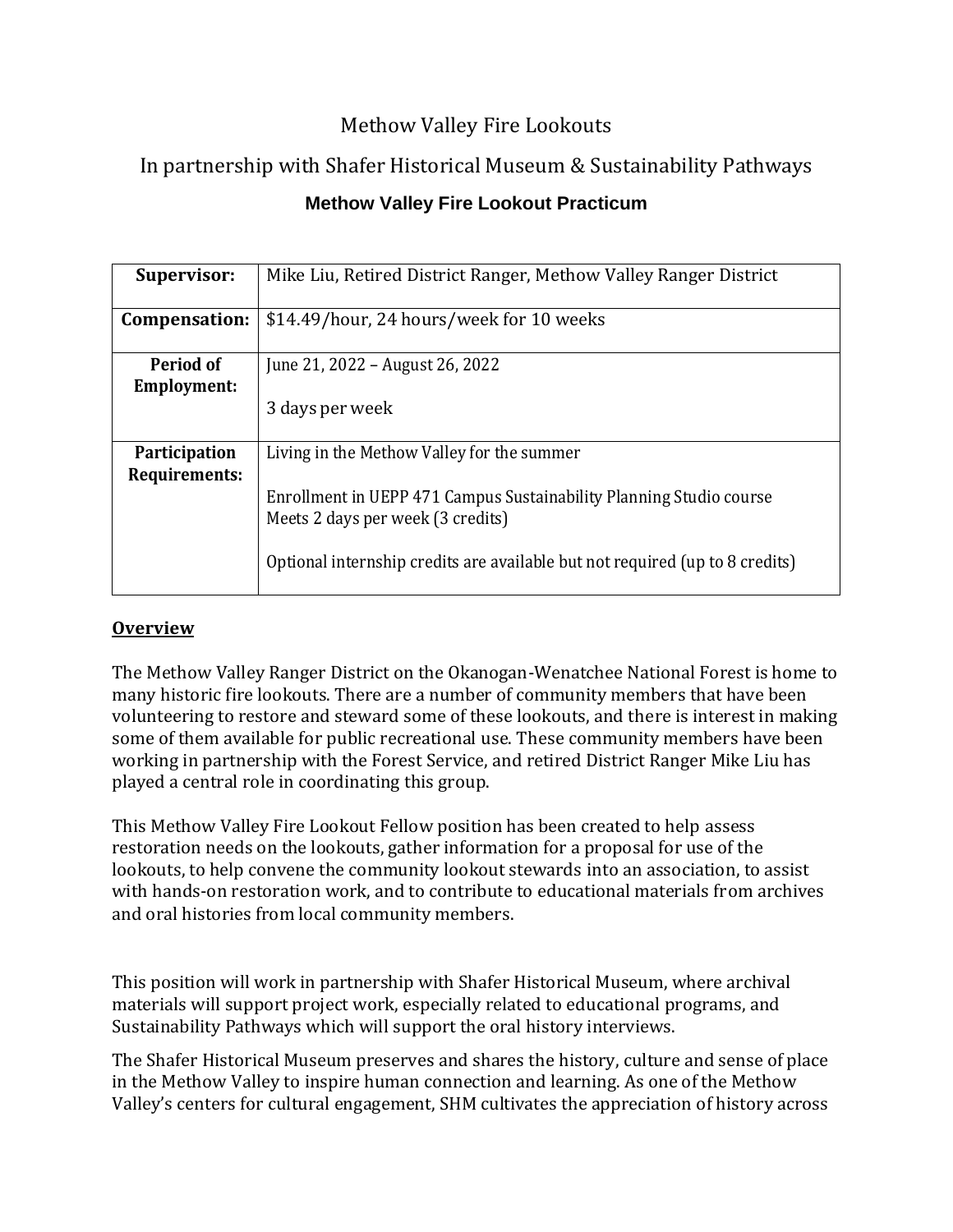generations and is a destination for locals and visitors to the region, the state and the nation. The museum collects and displays artifacts from the pioneer, mining and founding period of the towns in the Methow Valley, from the 1880's-early 1940s.

## **Responsibilities**

The Methow Valley Fire Lookout position will contribute to a range of work projects which will require both independent research and writing as well as working alongside volunteers on restoration projects. In addition, Responsibilities will include:

#### **Stewardship Association Projects**

- Help establish a local chapter of the Forest Fire Lookout Association
- Create a lookout steward annual checklist
- Research and disseminate lookout rental programs on other National Forests

#### **Restoration Projects**

- Help facilitate painting of North 20 Mile lookout and coordinate with smoke jumpers to reroof the tower
- Facilitate access and replacement of the shutters at Mebee Pass lookout
- Research lightning protection needs for Lookout Mountain lookout

### **Education and Outreach Projects**

- Research local, county, and USFS archives for materials on lookouts for future use in exhibits, educational programs, and on a website
- Help develop a collection of oral history interviews with lookouts
- Develop a local lookout map and checklist of Methow lookouts and create a corresponding award system for people who visit each lookout (ie: similar to a Jr. Ranger program)
- Develop a program to lead a lookout hike and history storytelling to fellow students that can become a public program in the future
- Develop a presentation on Methow Valley lookouts that can be made to audiences such as at Shafer Museum, the Chamber of Commerce, or other community groups
- Write an article on lookouts to be submitted to the local paper
- Build lookout replica (= extra credit)

#### **Qualifications and Experience**

Desired qualifications, experience, and interests for applicants include:

- Coursework / interest in recreation management, cultural resources, historic preservation, museum science / education, public lands management, environmental conservation
- Ability to hike trails in mountainous terrain and be prepared for inclement weather